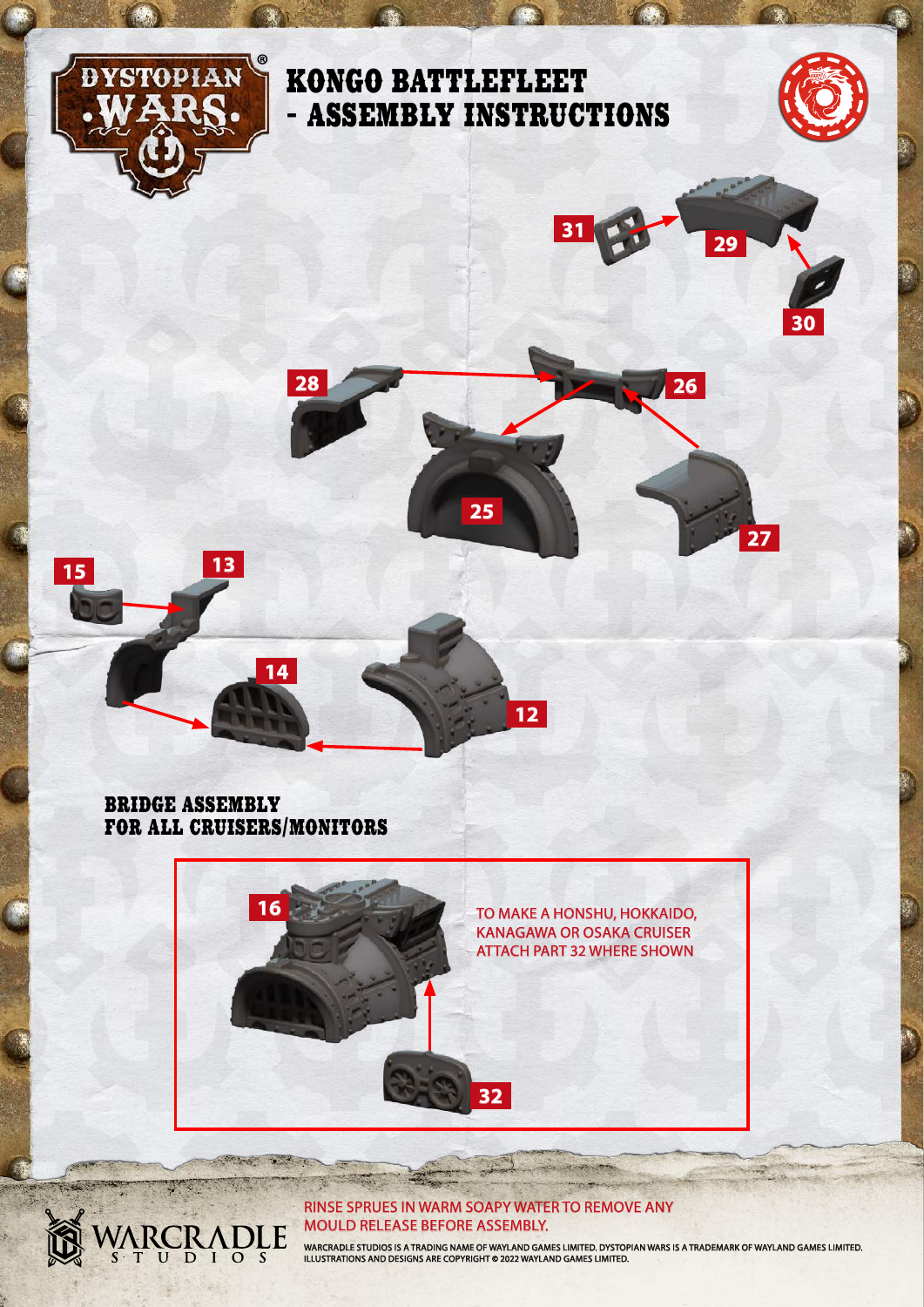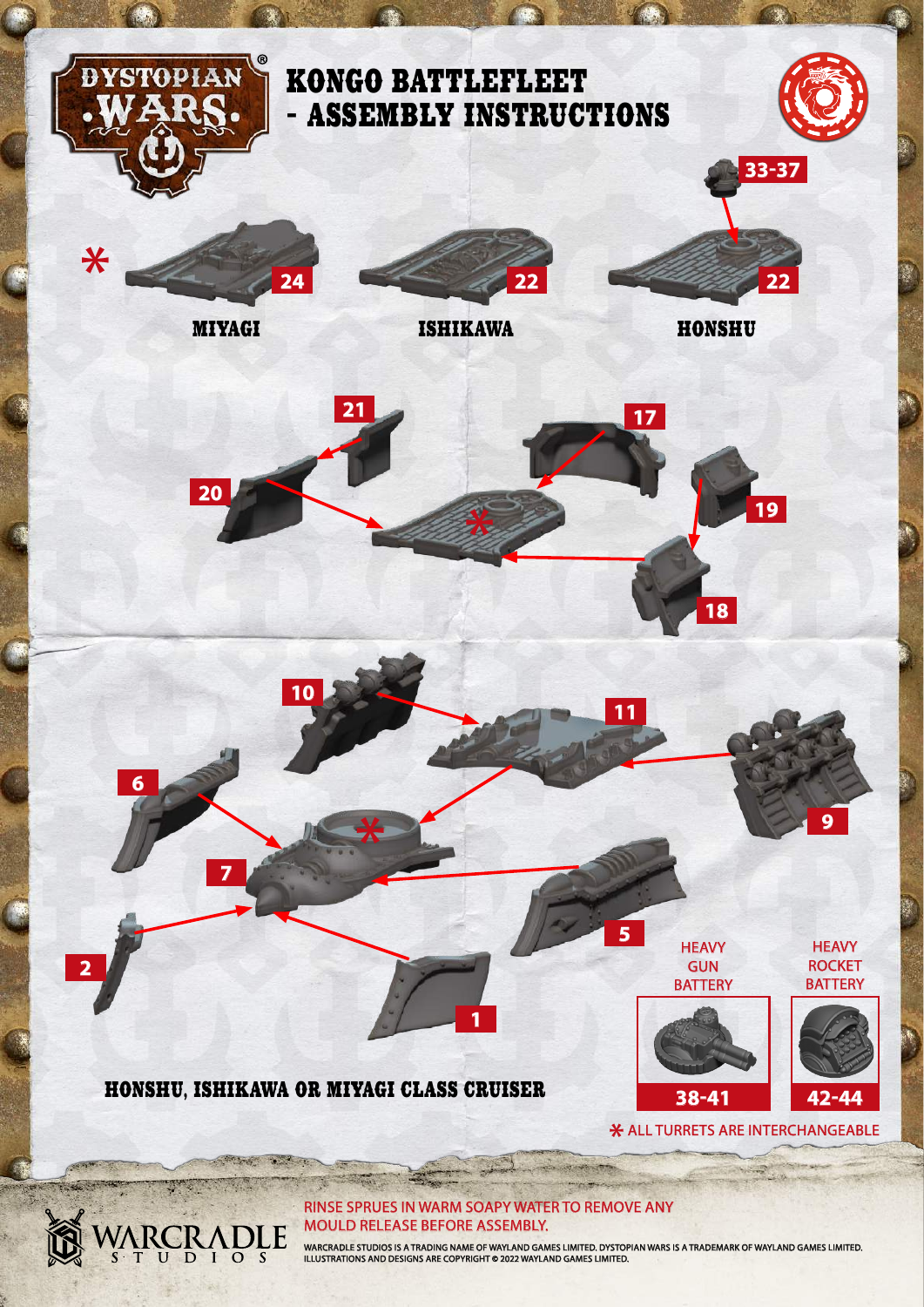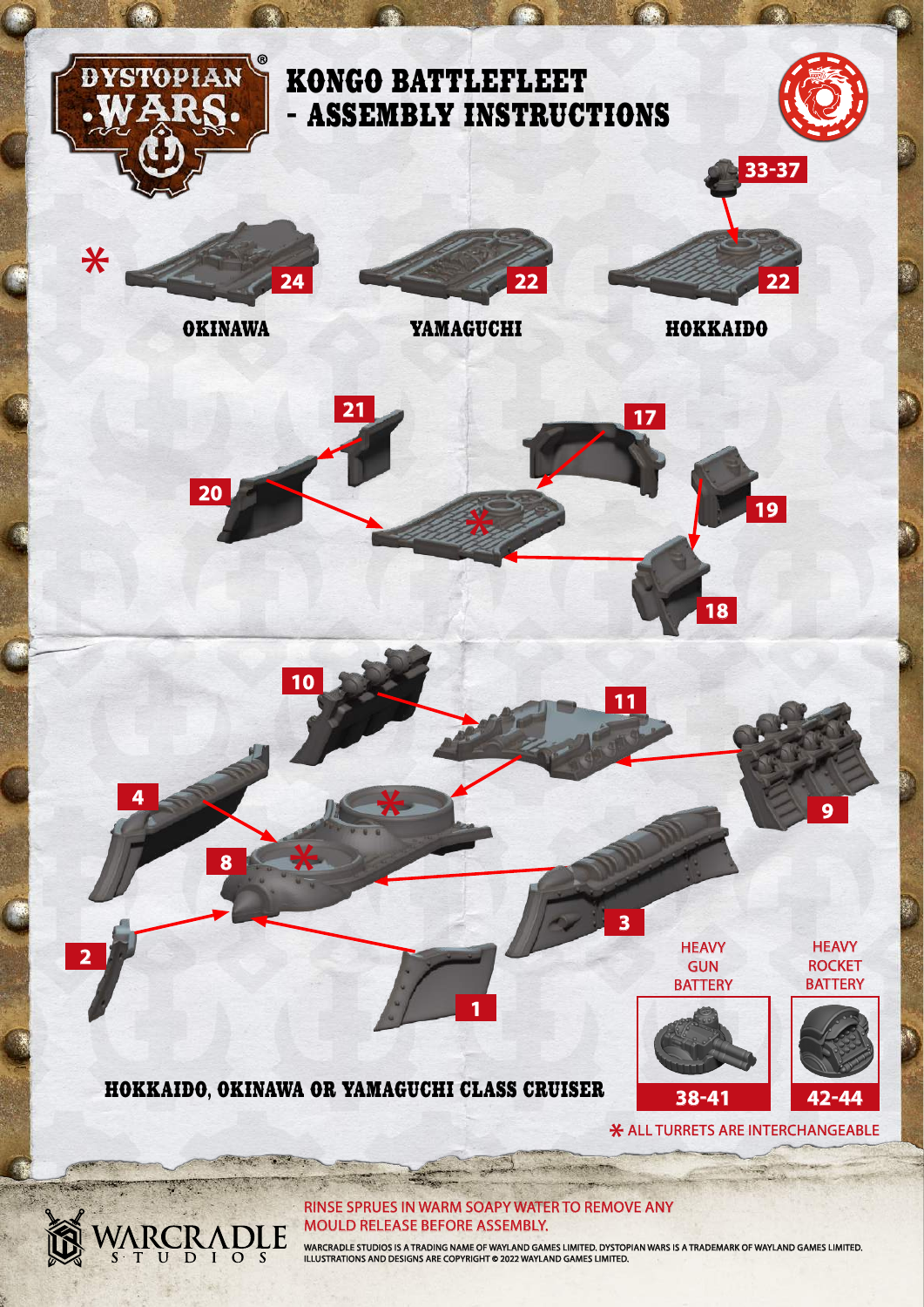

### KONGO BATTLEFLEET - ASSEMBLY INSTRUCTIONS





KANAGAWA CLASS MONITOR

**CARD TO BE** 

ARCRADLE

1200

**7**

**6**

**2**

**10**

### RINSE SPRUES IN WARM SOAPY WATER TO REMOVE ANY MOULD RELEASE BEFORE ASSEMBLY.

**1**

WARCRADLE STUDIOS IS A TRADING NAME OF WAYLAND GAMES LIMITED. DYSTOPIAN WARS IS A TRADEMARK OF WAYLAND GAMES LIMITED.<br>ILLUSTRATIONS AND DESIGNS ARE COPYRIGHT © 2022 WAYLAND GAMES LIMITED.

\* ALL TURRETS ARE INTERCHANGEABLE

**HEAVY** GUN **BATTERY** 

**11**

**5**

**38-41**

**HEAVY ROCKET BATTERY** 

**9**

**42-44**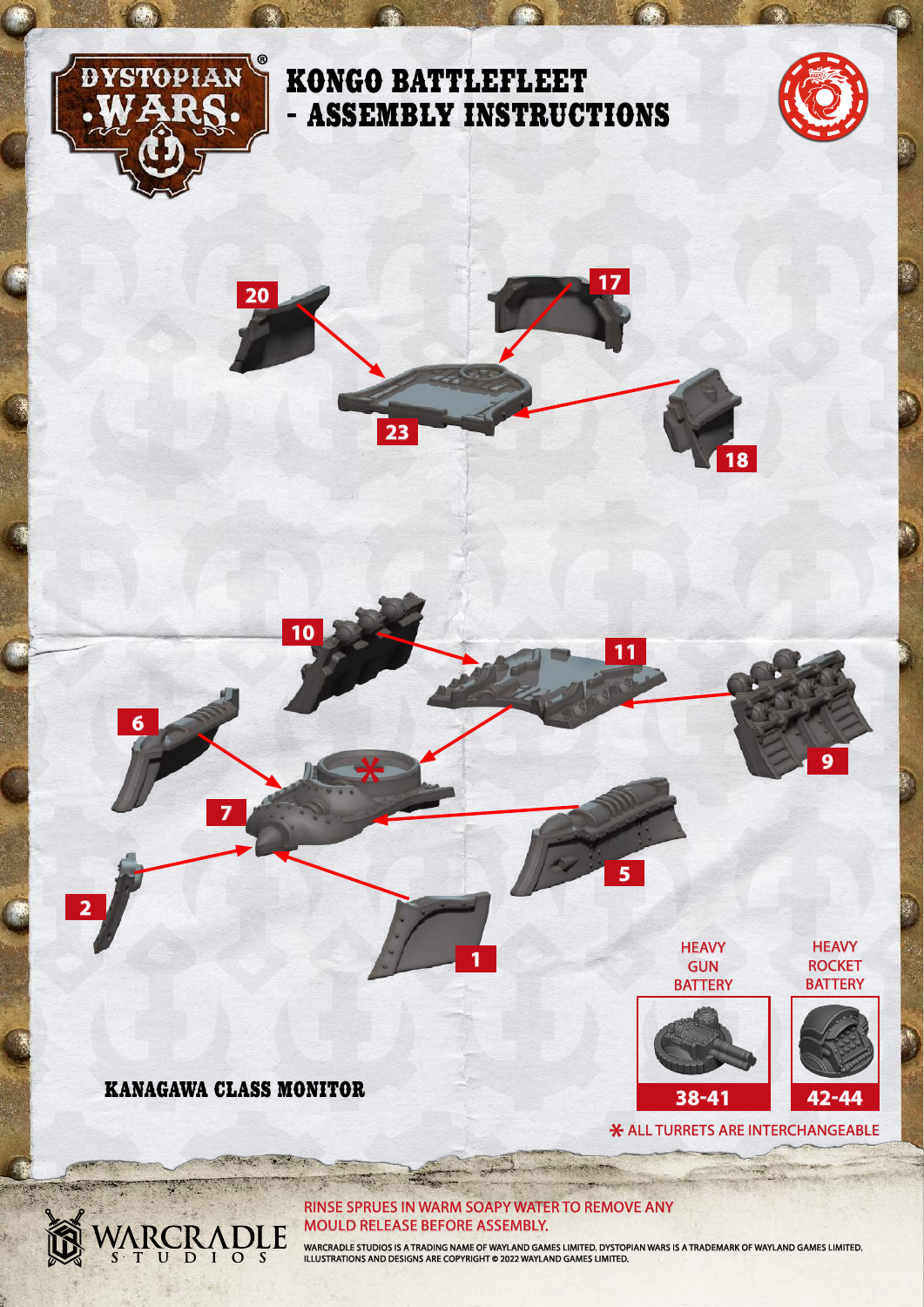

## KONGO BATTLEFLEET - ASSEMBLY INSTRUCTIONS



**9**

**HEAVY ROCKET BATTERY** 

**42-44**

\* ALL TURRETS ARE INTERCHANGEABLE

**HEAVY** GUN **BATTERY** 

**38-41**





ARCRADLE

**CONTRACTOR** 

2352

**8**

**4**

**2**

**10**

### RINSE SPRUES IN WARM SOAPY WATER TO REMOVE ANY MOULD RELEASE BEFORE ASSEMBLY.

**1**

WARCRADLE STUDIOS IS A TRADING NAME OF WAYLAND GAMES LIMITED. DYSTOPIAN WARS IS A TRADEMARK OF WAYLAND GAMES LIMITED.<br>ILLUSTRATIONS AND DESIGNS ARE COPYRIGHT © 2022 WAYLAND GAMES LIMITED.

**11**

**3**